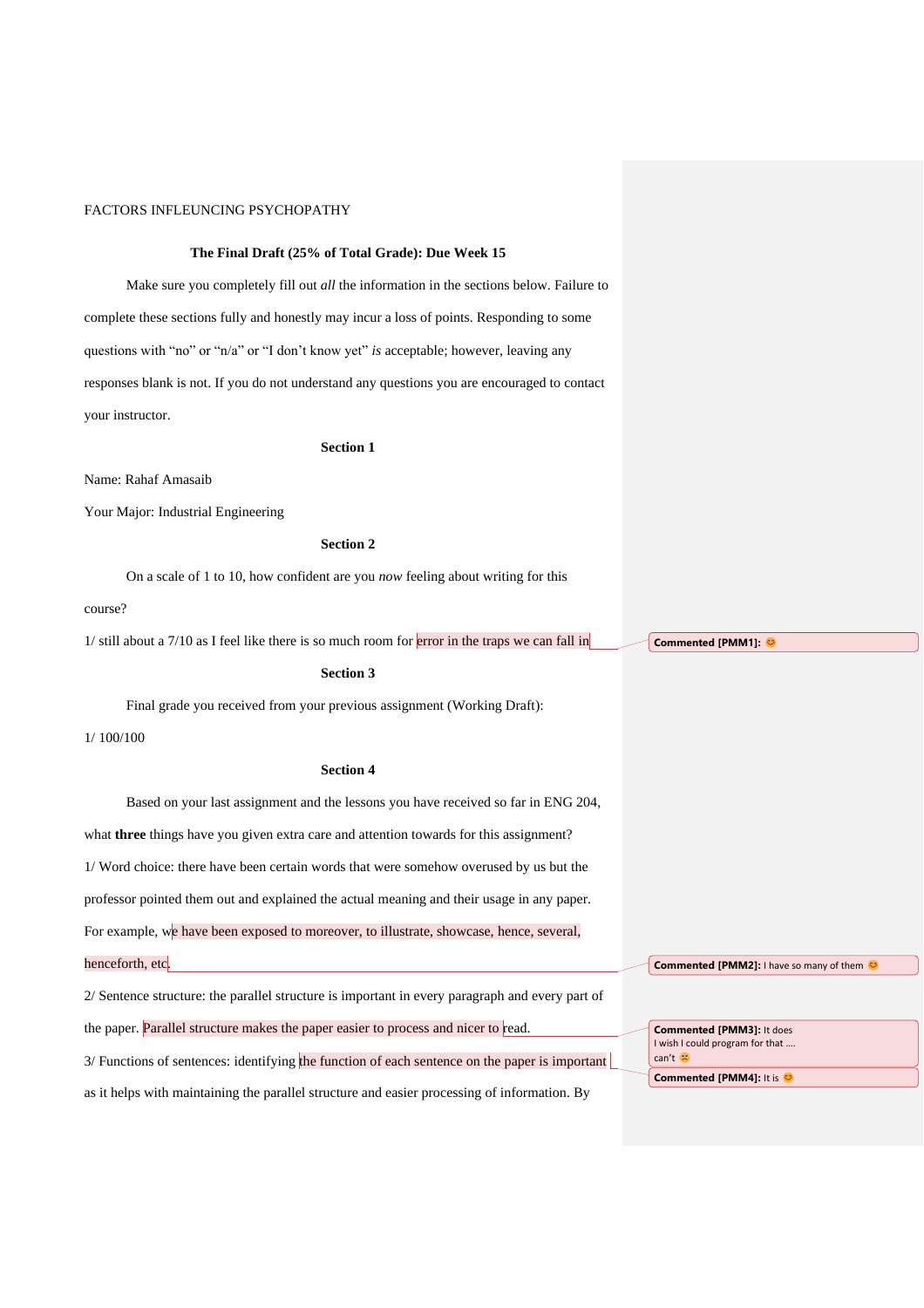asking oneself the right questions, the paper will answer all the possible questions that can come to a reader's mind.

**Checklist**

Before submitting, make sure that you can write "YES" for each of the items below.

1/ I understand that if I write "YES" to any of these statements then such a response is completely true. I further understand that if there is evidence that I have not responded accurately then my paper will be returned to me ungraded. In such a case, I will have to correct my paper and resubmit it. In so doing, I will be subject to a "late penalty."

YES

2/ I have accurately and fully completed an Auto-Peer review of my paper.

YES

3/ I have named the file for submission as follows: Working Draft [my iLearn name]

For example: Final Draft Philip Michael McCarthy.

YES

4/ The file I am submitting is a Microsoft Word document.

#### YES

5/ I have read the rubric and all relevant course material and included all the information

required.

YES

6/ I have changed the header of this paper to the ALL CAPS title of my paper.

#### YES

7/ I have pressed spellcheck/grammar check and corrected any text as appropriate.

## YES

8/ I have carefully read *out loud* my entire paper and corrected issues where appropriate.

YES

## **Commented [PMM5]:** Smart lady  $\heartsuit$

Wish I could persuade you to join the MA TESOL program You'd be great!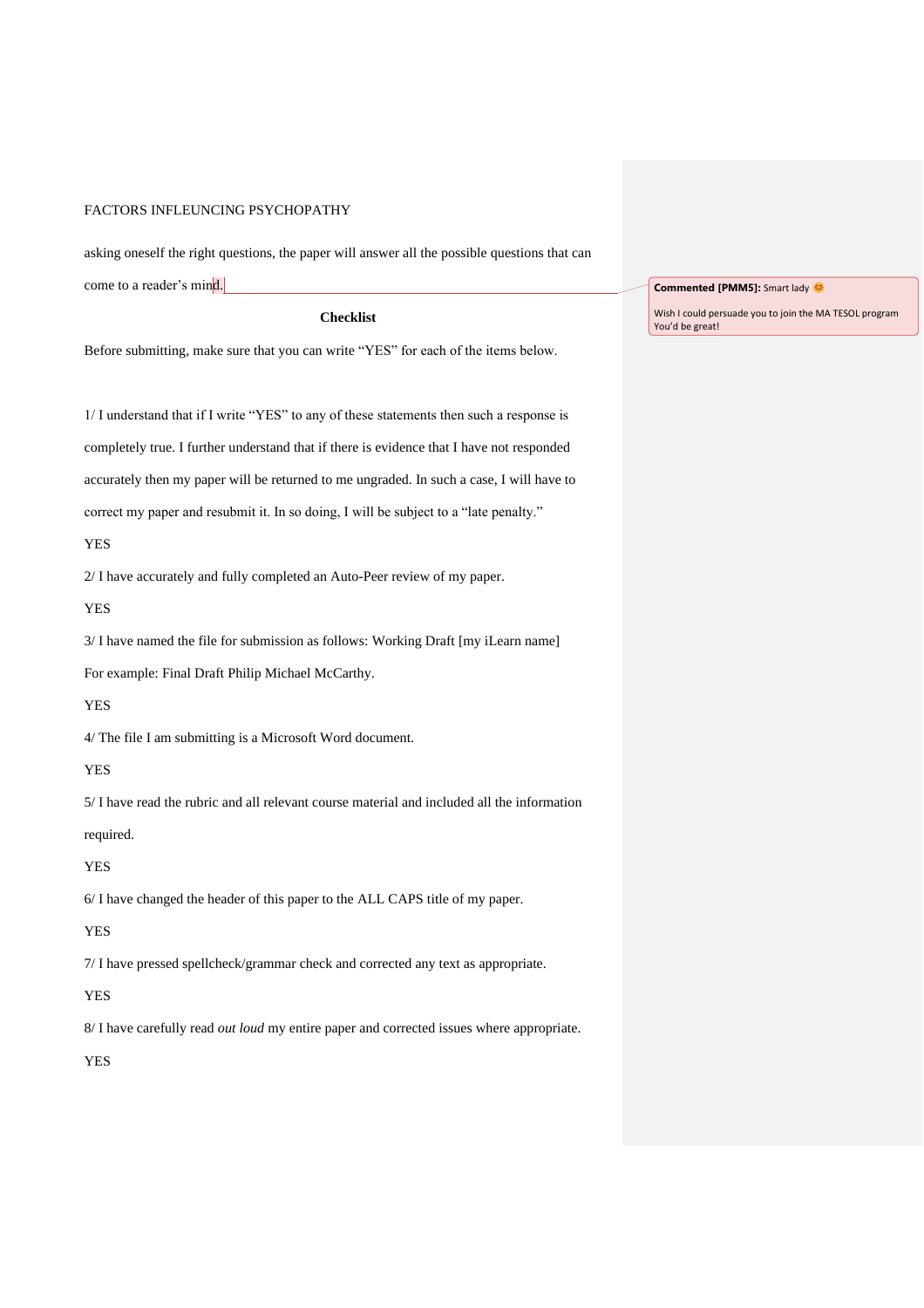9/ I have carefully checked my paper to ensure there are *no* examples of any form of plagiarism. I fully understand what these forms of plagiarism are and I realize fully that any examples of plagiarism will have severe consequences (including *but not limited to* a zero grade, an F for the course, a formal report to administration, and/or having to write a completely new research paper on a different topic). I further confirm that I have had ample opportunity to discuss issues of plagiarism with my instructor and that any and all of my questions have been addressed.

YES

10/ All work submitted in this paper is my own. No other person was involved in any of the actual writing of this paper.

YES

## **Write Your Paper Below**

Begin your paper at the *start of the next page*. Note that APA Level 1 and Level 2 headers have *not* been provided for you: You are now required to complete these yourself. Complete the paper using appropriate paragraphs. Remember to leave the rubric at the end of the paper.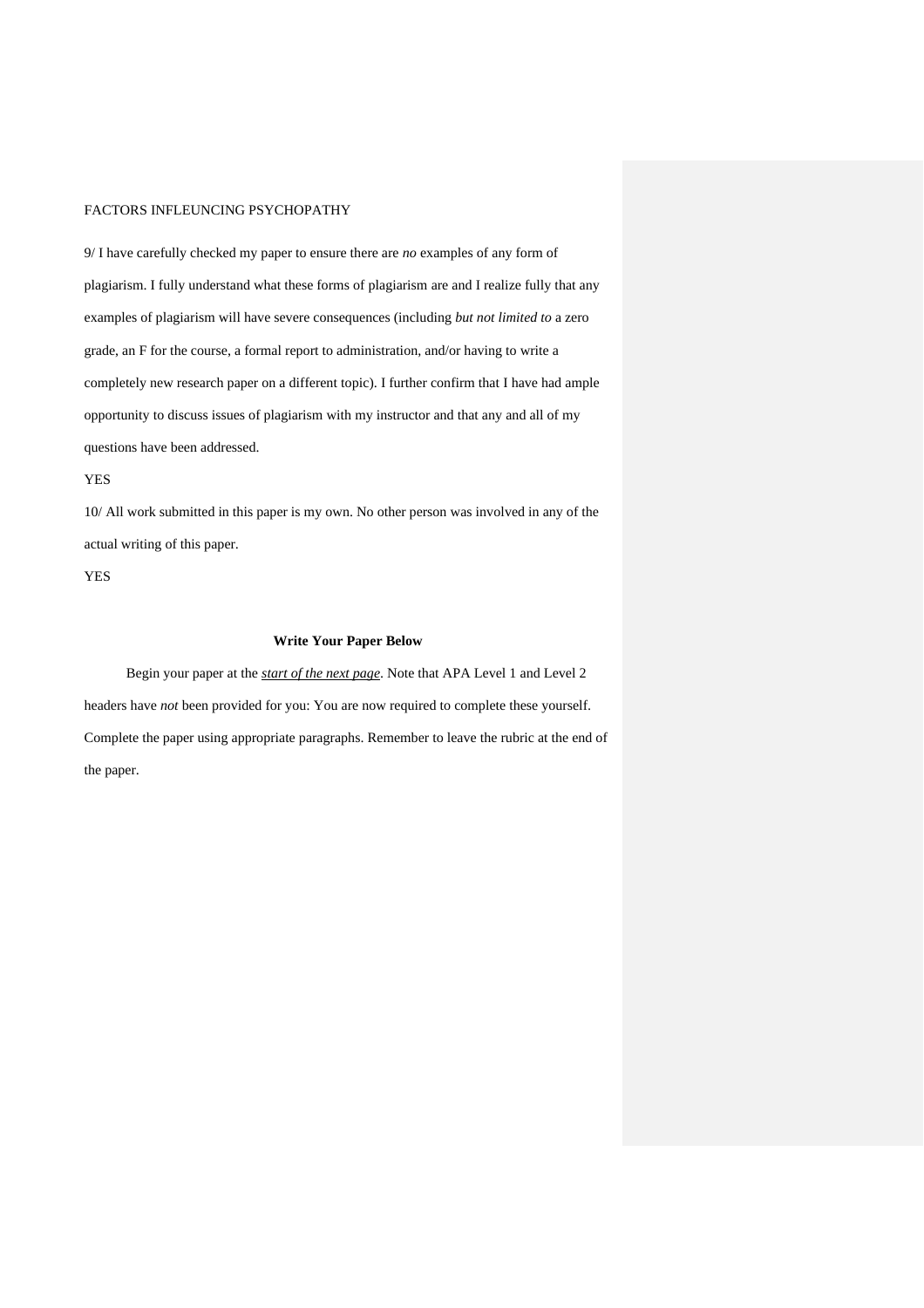**Psychopathy: A Combination of Both Biological and Environmental Factors**

Rahaf Omar Amasaib Department of Industrial Engineering ENG 204: Advanced Academic Writing Dr. Phillip McCarthy May 9, 2022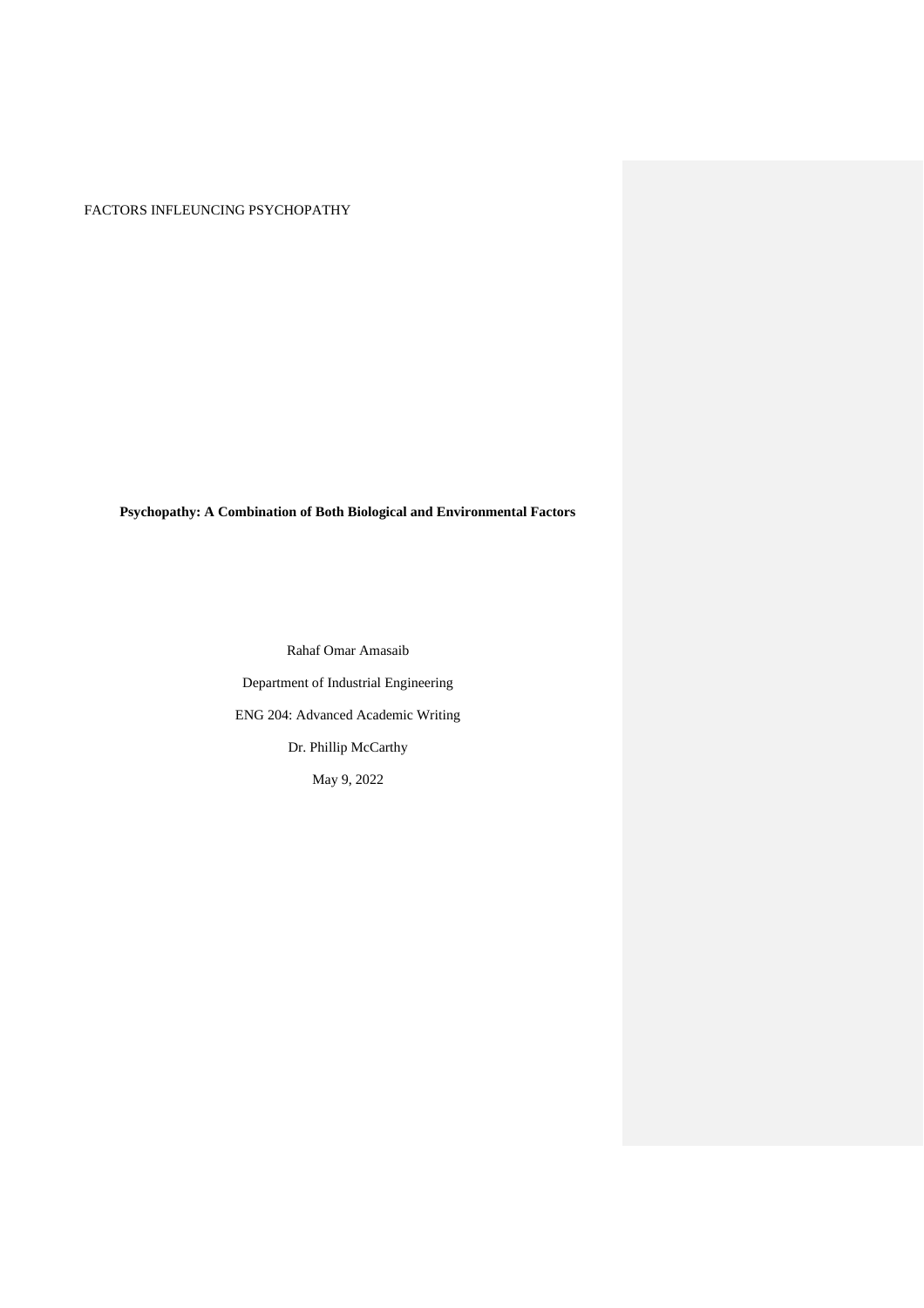## **Abstract**

Psychopathy is a disorder that can cause significant dysfunction, affecting our daily performance. The disorder is often diagnosed during late childhood or early adulthood. In this paper, I argue that biological and environmental factors are the primary influencers of psychopathy. Additionally, I investigate multiple biological and environmental factors that determine psychopathic behavior. Research, twin studies, and behavioral genetic conclusions suggest clear environmental triggers of natural psychopathy biomarkers in an individual's body. Furthermore, I also consider opposing opinions on the influencers of psychopathy, such as primarily biological or environmental factors, with no overlap between the two. This paper is important because people must have an accurate understanding of what causes psychopathy, as psychopathic tendencies lead to harmful outcomes in society. I conclude my paper by suggesting further research and governmental assistance to ensure growing up in a safer environment without the harmful consequences of psychopathic tendencies.

*Keywords:* Psychopathy, environmental factors, biological factors, twin studies, neurobiology, behavioral genetics

**Commented [PMM6]:** This is the Final Paper. As such, there is likely to be significantly fewer comments because …. Well … no more updates, right? <sup>©</sup> That said … I'll probably end up highlighting some stuff in yellow …. Because ... that's what I do. ©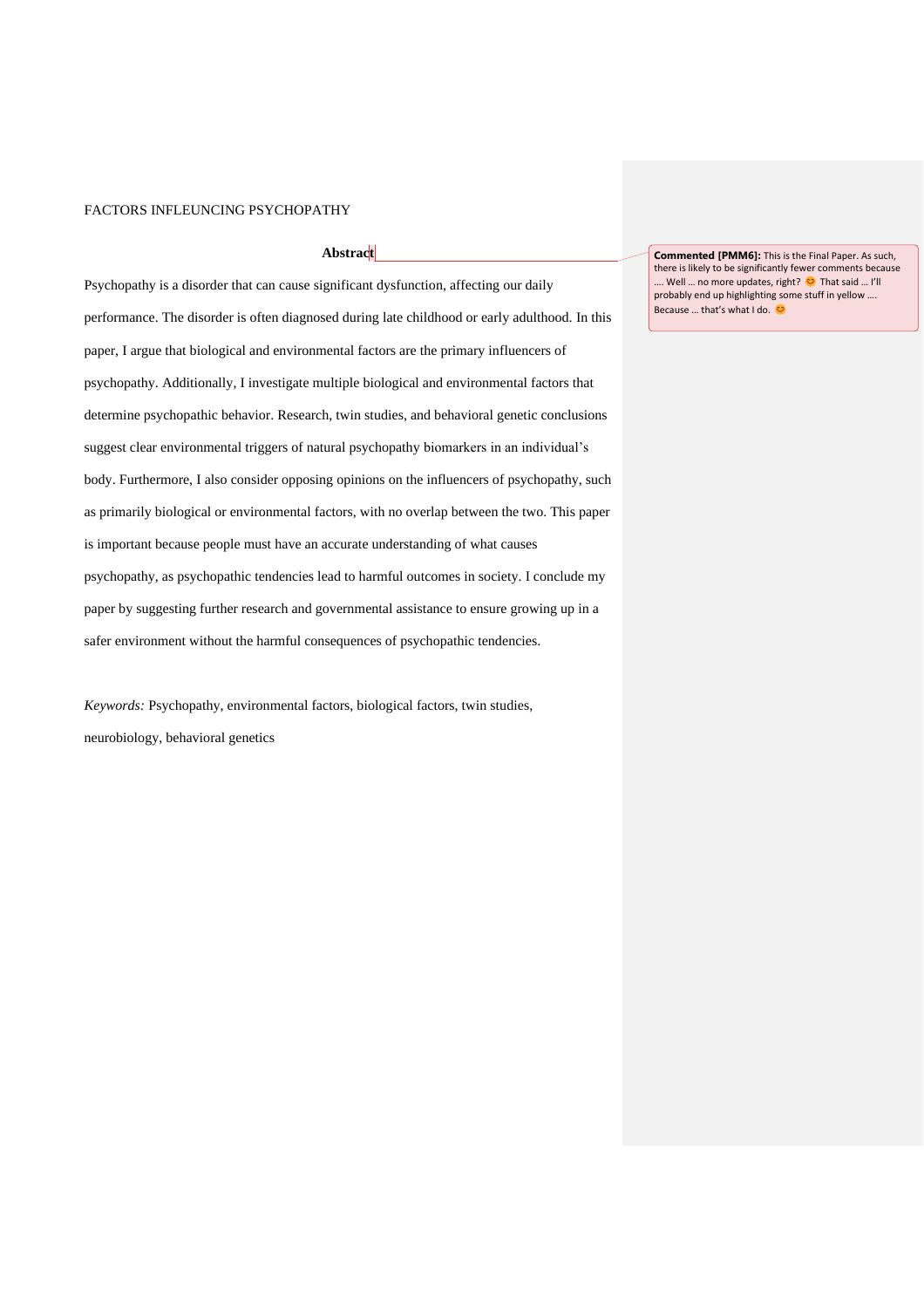#### **Psychopathy: A Combination of Both Biological and Environmental Factors**

Psychopathy, as defined by Anderson and Kiehl (2015), is "a neuropsychiatric disorder marked by deficient emotional responses, lack of empathy, and poor behavioral controls, commonly resulting in persistent antisocial deviance and criminal behavior" (p. 1). Psychopathy is caused by genetic factors, including variants in receptor systems, low autonomic nervous system responses, weak connections of neural networks, and low hormone levels. However, such factors are not active unless triggered by particular environmental factors, including disorganized attachment styles, reinforced omnipotence from parents, and parental criminal history. As such, in this paper, I argue that psychopathy is a result of a combination of both biological and genetic factors.

I support my position with the following three arguments. First, I argue that some of psychopathy's biomarkers are already present in an individual but are triggered by environmental factors. In his study, Blair (2015) illustrates how specific biological characteristics are the primary biomarkers of behavioral disorders. For example, conduct disorder is considered one of the leading factors of psychopathy or psychopathic tendencies. Second, I explain that behavioral genetics are the primary evidence supporting the idea of psychopathic personality traits resulting from upbringing and hereditary. Anderson and Kiehl (2015) explain behaviors, including aggression, by neurobiological models with adverse behavioral outcomes that stem from environmental pressures and consequently lead to psychopathy. Finally, I argue that both genes and upbringing determine whether a child will grow up with psychopathic tendencies. After various tests conducted by Blonigen et al. (2005), the authors conclude that the contribution of genetic and environmental factors together is more significant than the contribution of each alone.

I also consider positions that opponents may have. First, people may argue that environmental factors are the main factors of the onset of psychopathy as unhealthy relationships cause reduced empathy towards others and leads to psychopathy (Eisenberg et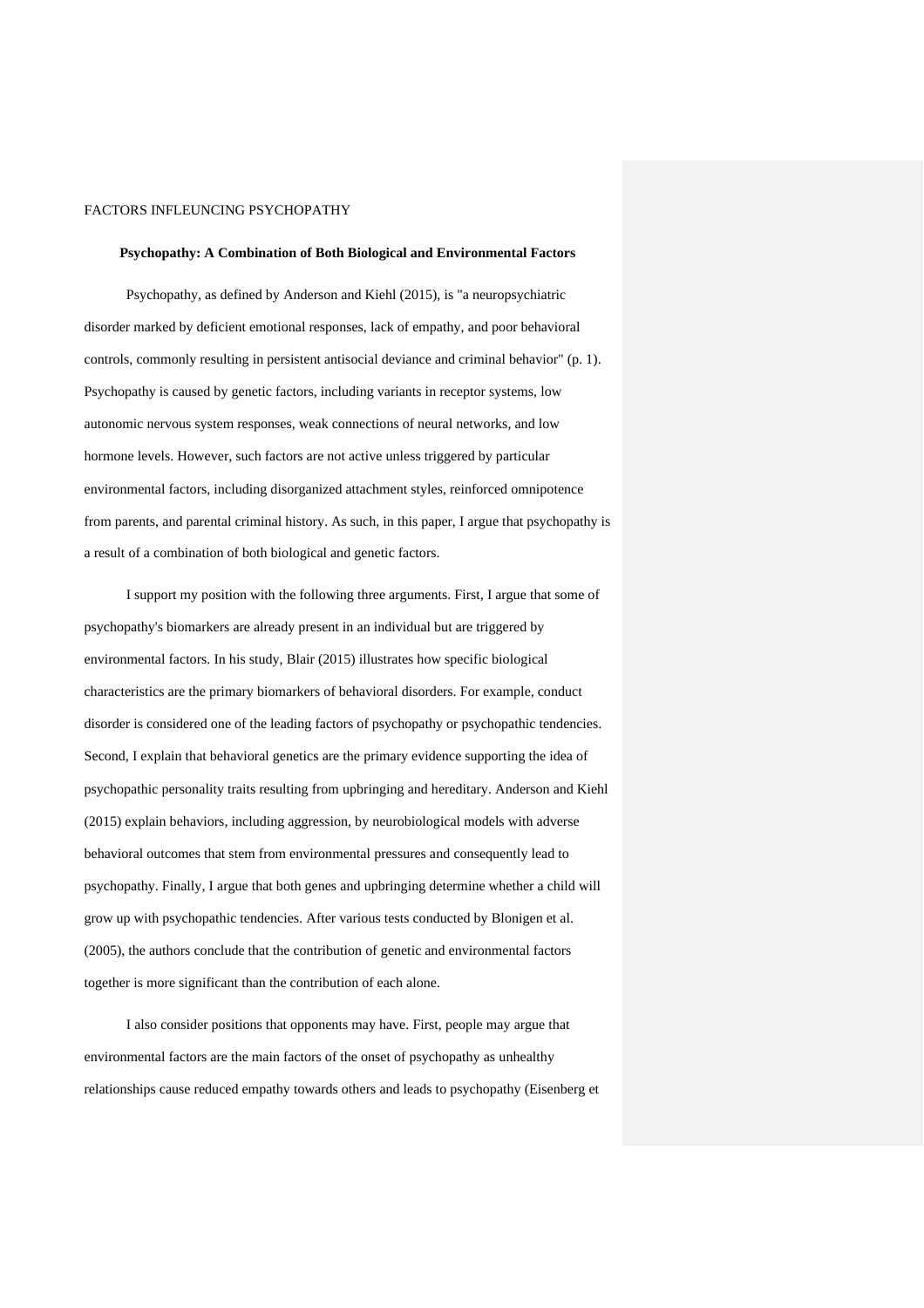al., 2011). Second, I consider some opponents' arguments that specific brain structures and circuits are naturally developed in a way that increases people's susceptibility to psychopathy (Anderson & Kiehl, 2015). Third, some critics argue that psychopathic tendencies result from strictly inherited biological factors in an individual. That is, as neuroimaging research suggests, abnormal empathic responses are associated with decreased activity in regions in the body related to emotional processing (Decety & Moriguchi, 2007). However, Hicks et al. (2012) reveal a significant connection between psychopathy and environmental factors that extend to biological and genetic ties in an individual. Therefore, we can conclude that the opposing viewpoints have some merit but are weak in various points that will be justified further throughout the paper.

This paper is important because there has been much debate about how psychopathic traits and tendencies result from either biological, environmental factors, or both. This paper may help parents track their children's behavioral patterns early on to combat issues that stem from psychopathic tendencies, as many of them turn out to be convicted criminals and pathological liars. As such, it may help with clarifying misconceptions about the differences between psychopathy and psychopathic personality traits. Finally, with the knowledge of what leads to psychopathic tendencies, authorized personnel can help those who grew up with psychopathic traits. I conclude my paper by offering the following recommendation. Initially, governments need to consider providing financial aid to low-income counties to get their children assessed for psychopathic biomarkers from childhood. Providing financial assistance will ensure growing up in a safe environment as people with psychopathic tendencies could develop aggression and violence. In a similar manner, financial assistance will decrease criminality rates significantly as those susceptible to psychopathy are also susceptible to drug abuse and criminality

**Genetic and Environmental Factors Affecting Psychopathy**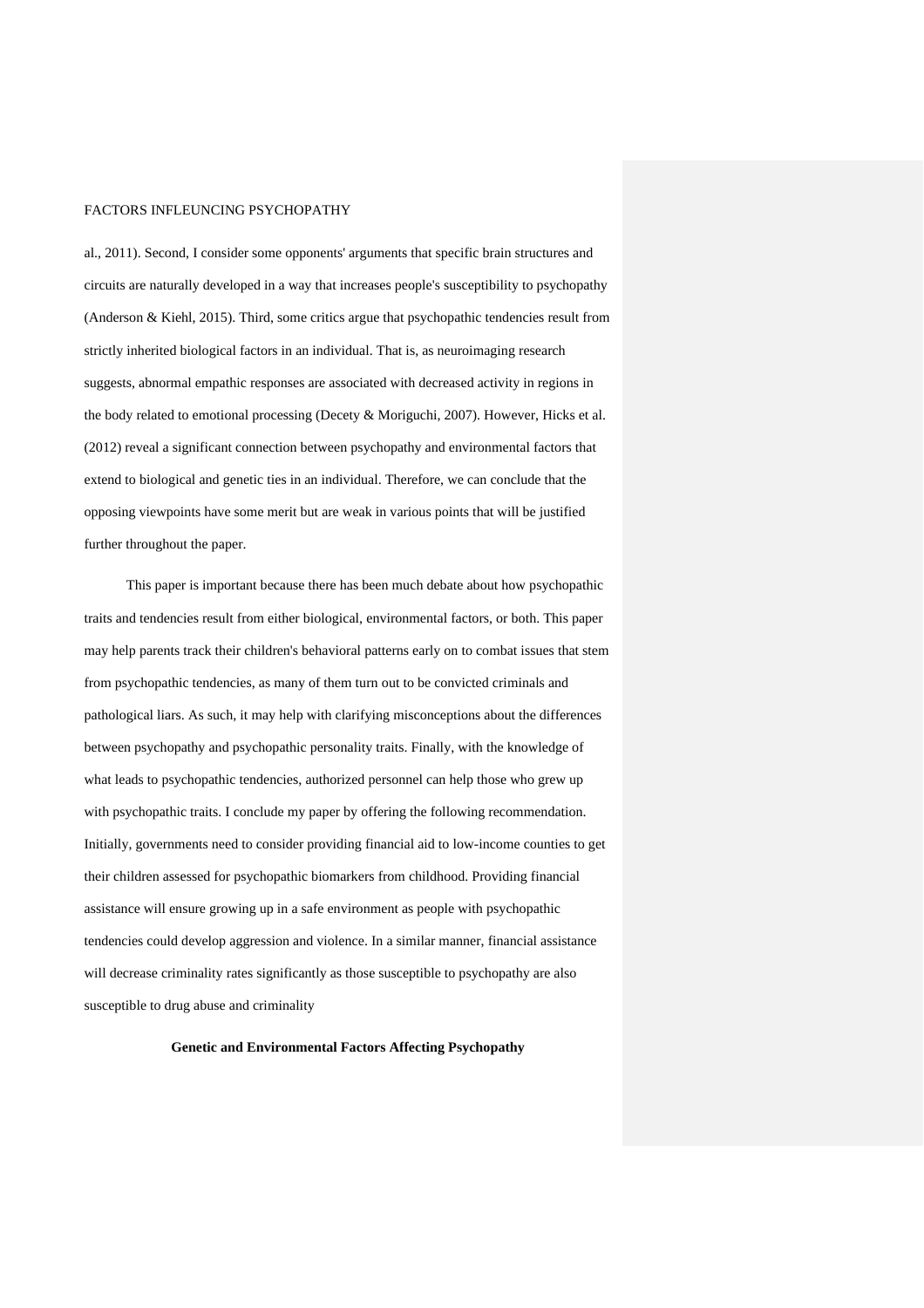Psychopathy is a neuropsychiatric disorder that innately exists in its sufferer. More specifically, for a person to be characterized as a victim of psychopathy, they should have the biomarkers of psychopathy, including variants in hormones and weak connections of neural networks (Anderson & Kiehl, 2014). However, some people argue that psychopathic tendencies are caused by environmental factors, which consequently implies that primarily environmental factors cause psychopathy. While this argument has some merit, studies have demonstrated how psychopathy is not precisely only about psychopathic tendencies in an individual, as psychopathic tendencies do not stem from genetic factors alone. Therefore, multiple studies have been conducted in this field in relation to other aspects of personality disorders to address this debate. Based on research studies in the field, psychopathy appears to result from a combination of both environmental and biological factors.

#### **Environmental Triggers of Psychopathy's Biomarkers**

Understanding what psychopathy's biomarkers are in an individual is essential to understanding the biological triggers of psychopathy's onset. Some indicators of psychopathy are hereditary in an individual but are activated by particular environmental conditions. According to Moon (2021), the genetic activation because of environmental factors is attributed to the fact that there is no specific "psychopathy gene" discovered. For example, low responsiveness of the amygdala is considered one of the significant biomarkers of psychopathy. However, Schultz et al. (2016) suggests that psychopathic tendencies indicate abnormal amygdala responsiveness. Having said that, the opposite is not always accurate as the abnormality in the amygdala responsiveness can indicate the presence of other disruptive behavioral disorders. Furthermore, according to Hunter (2010), low levels of MAOA-L (monoamine oxidase A) variant indicate psychopathy in the case of a past childhood trigger that could include persistent ill-treatment from parents or the elderly. Hunter concludes that psychopathy is heritable in terms of biology, but it is not officially diagnosable until triggered by environmental factors to activate the inactive inherited genes in an individual.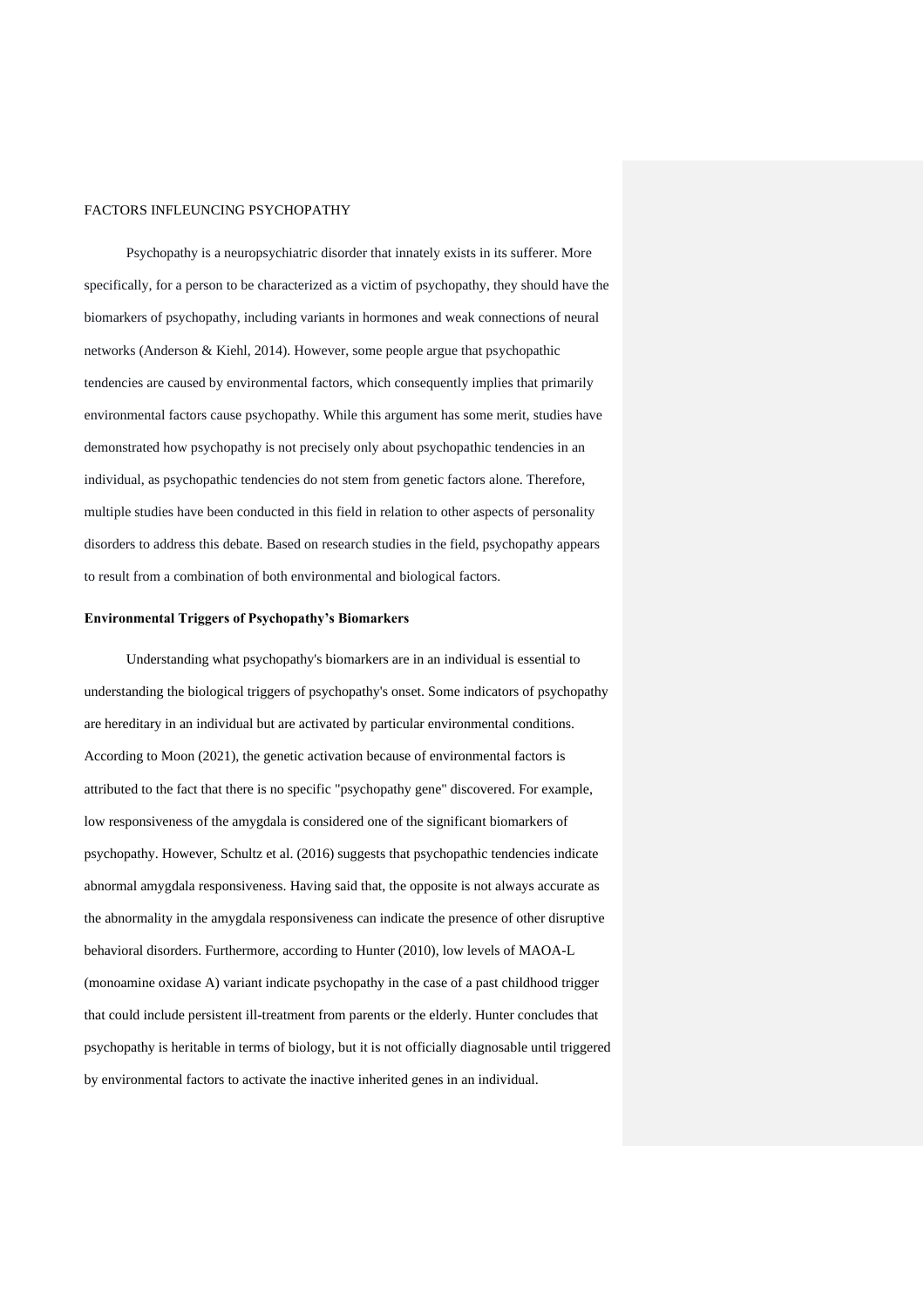Consequently, it is safe to conclude that no set gene indicates the presence of psychopathy as the genes present require an environmental trigger.

In addition to the biological aspect of psychopathy, there is a significant association of psychopathy with behavioral disorders. As Blair (2015) argues, biological traits are the key biomarkers of behavioral disorders like conduct disorder. Blair explains conduct disorder as a developmental-behavioral disorder characterized by recurrent violent or antisocial behavior that disturbs the child's surroundings. The author continues to explain the disadvantages of conduct disorder as it affects children's academic and life performance. Blair relates conduct disorder with psychopathy as they are similar in terms of cognitive impairments and abnormalities. The commonality between psychopathic tendencies and conduct disorder is interpreted to conclude that a child will have to be diagnosed with conduct disorder to develop psychopathic traits in adulthood. Thus, the relation between conduct disorder and psychopathy shows the importance of genes and upbringing as causes of psychopathy.

Additionally, tThe association of conduct disorder and psychopathy is explained further by a study conducted by Glenn (2009). After explaining the biological indicators of conduct disorder, Glenn touched on the fact that conduct disorder is an indicator of psychopathy. Then, the author described the link between psychopathy and conduct disorder using the resemblance between the key characteristics of both. Individuals suffering from psychopathy and conduct disorder are susceptible to a lack of compassion, guilt, regret, and empathy for others. Therefore, identifying the biological indicators of psychopathic tendencies in an individual is necessary to understanding the triggers of psychopathy's development.

#### **Behavioral Genetics' Perspective About Psychopathy**

Specific personality behaviors in individuals characterizes psychopathy. According to Shafir (2021), psychopathic personality behaviors include superficial charm, pathological lying, need for dominance, and lack of empathy. Psychopathy is usually identified by the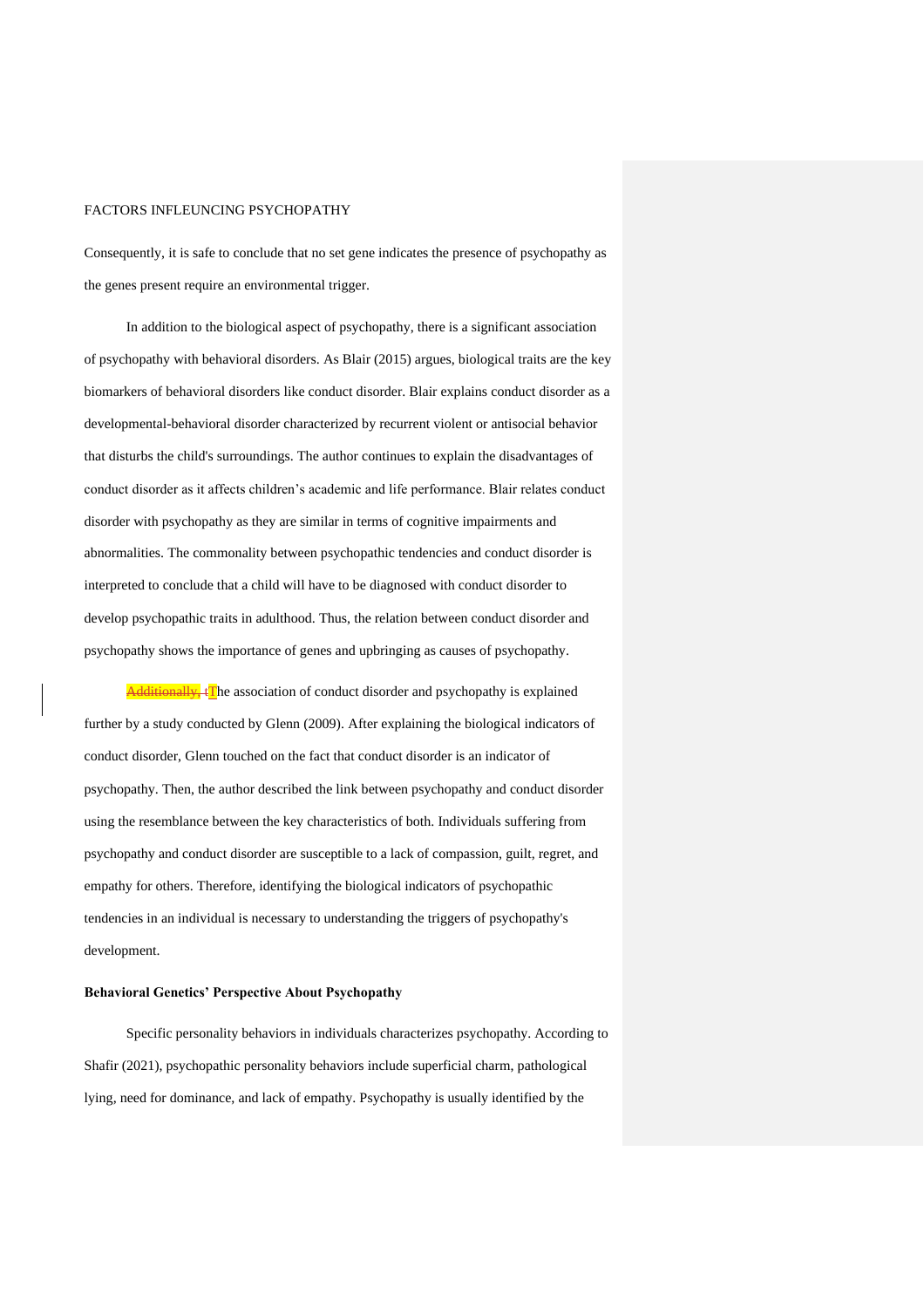convergence of these cognitive, personal, and behavioral traits. One consistent result in the adolescent psychopathological research is that people with psychopathic tendencies, compared to ones with no psychopathic tendencies, exhibit autonomic hypo reactivity in reaction to harmful stimuli (Gao & Raine, 2010; Lorber, 2004, as cited in Wang et al., 2012). Coupled with the autonomic hypo reactivity is a history of childhood behavior trauma. According to Giacomo et al. (2021), the impact of childhood trauma on psychopathy is significant. After various studies, Giacomo et al. concluded that there is a strong correlation between the presence of childhood trauma and the development of psychopathy in adulthood. Accordingly, childhood trauma could act as an environmental trigger to the onset of psychopathy.

Vital indicators of psychopathy are caused by the association of environmental and biological influencers of psychopathy. For example, behavioral genetics researchers Anderson and Kiehl (2015) shed light on psychopathic behaviors, including aggression, by neurobiological models with adverse behavioral outcomes. For instance, as Neumann et al. (2016) states, behavioral outcomes associated with psychopathic behaviors include violence, criminal behavior, and excessive pathological lying. The outcomes specified by the authors stem from environmental pressures and increase an individual's susceptibility to psychopathy. As such, various environmental and biological factors trigger certain behaviors that are critical indications of psychopathy.

Twin studies explore the causes, biological and environmental factors, of psychopathy together, and separately. This exploration is important to examine the effect of each factor, one at a time. Twin studies are the precandidate for this type of study as twins share the same basic genes. Consequently, the genetic aspect of the study is fixed but the environmental aspect can vary. By conducting twin studies, authors collect data that can describe how genes and upbringing determine whether a child will grow up with psychopathic tendencies. The description of the cases of twin studies is based on varying environmental factors by

**Formatted:** Highlight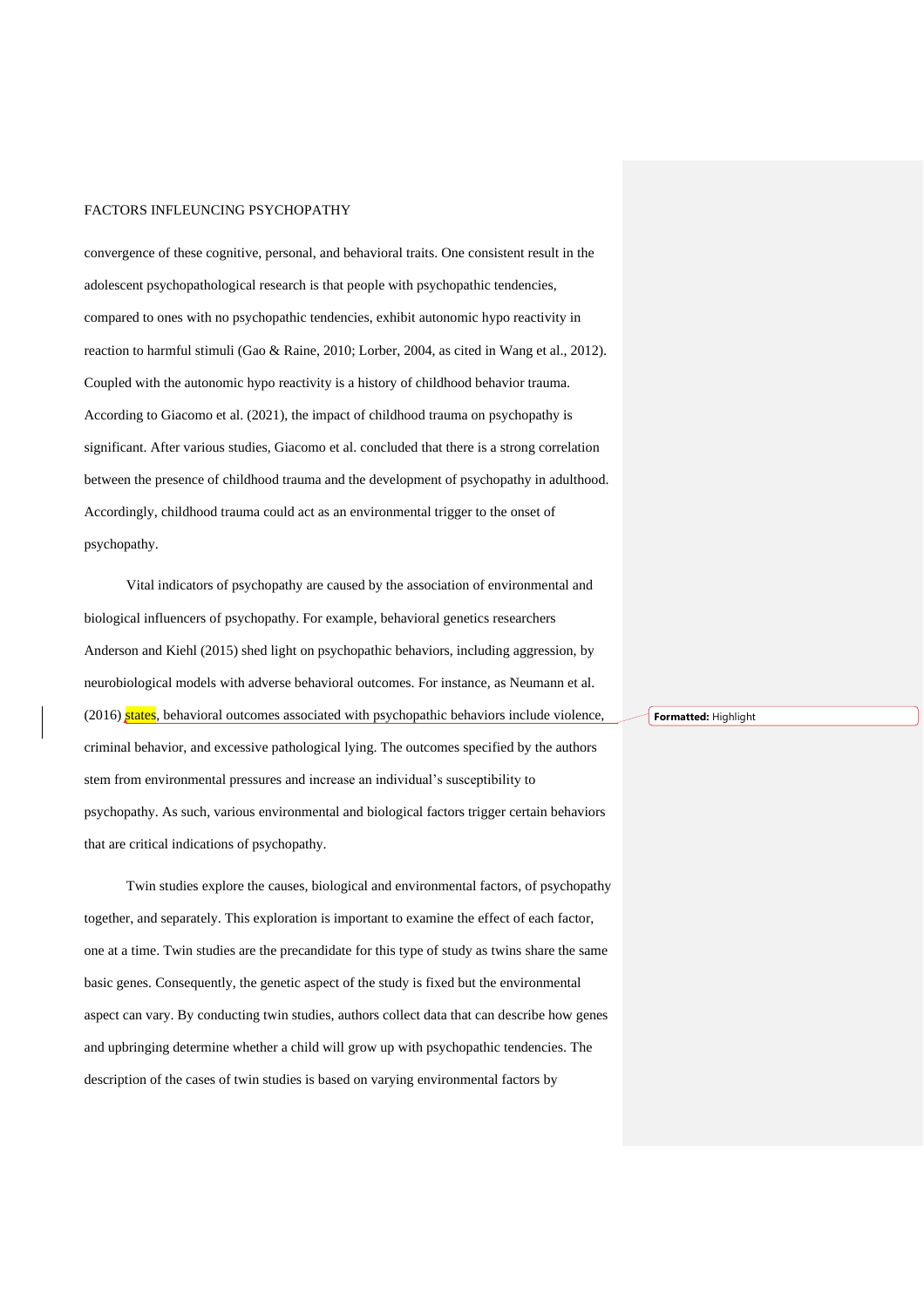separating the twins. For example, one study conducted by Backman et al. (2021) examined the effect of various environmental factors on psychopathy. The sample taken was tested with varying types of parental nurture while fixing the biological susceptibility to psychopathy through inactive genes to observe the long-term effect of parents' care on children. The results of the study conveyed substantial evidence that specific environmental variables may influence the prevalence of psychopathic tendencies in children. Thus, the effect of environmental factors influencing psychopathy in twins is nonnegligible.

Another study that was conducted on the regards of twin studies also conveyed the same results. The study was conducted by Blonigen et al. (2005) wherein he performed tests on samples of twins. The twins were examined to determine the degree of overlap between genetic and environmental factors affecting psychopathy. After various tests conducted by Blonigen et al., they concluded that the contribution of genetic and environmental factors together is more significant than that of each alone in terms of the development in psychopathy. Therefore, based on twin studies, people's susceptibility to psychopathy is elevated once they are exposed to a combination of both environmental and biological factors.

### **A Combination of Both Environmental and Genetic Factors?**

The onset of psychopathy is based on a relatively equal conjoined effort between both biological and environmental factors. However, some critics believe that psychopathy is a result of primarily environmental factors or primarily genetic factors as they separately play a considerable role as influencers of psychopathy. In addition, other critics also believe that the root of psychopathy is only based on genetic factors. Regardless of all the viewpoints associated with this issue, there is sufficient evidence to demonstrate the importance of the combination of both environmental and biological factors to the onset of psychopathy.

### **Psychopathy Results From Environmental Factors**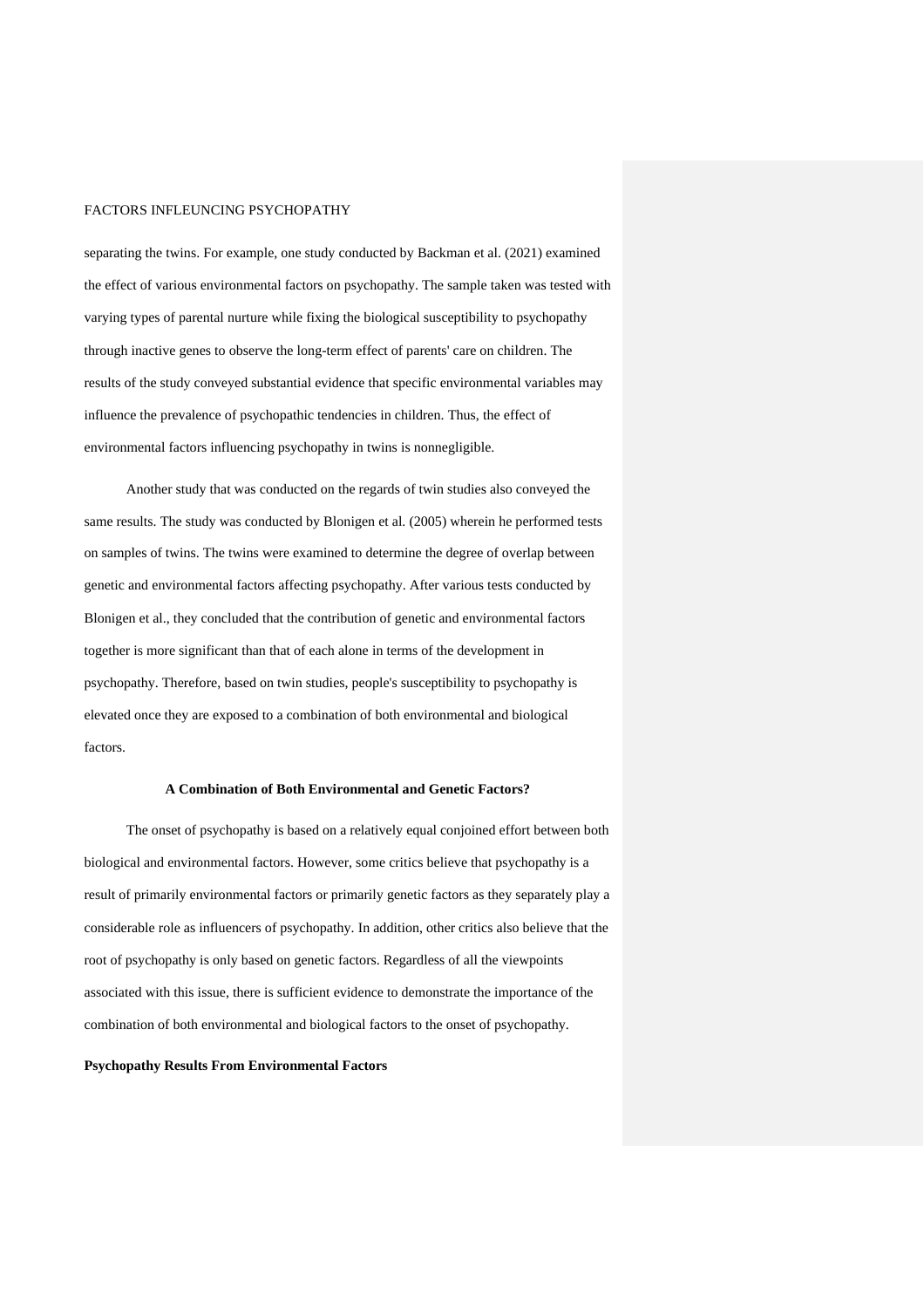Lack of intimacy in a person's life can significantly impact the presence of psychopathic traits in them. More specifically, as Ali and Chamorro-Premuzic (2009) explain, lack of intimacy is negatively correlated with life satisfaction. This negative correlation is attributed to the fact that life satisfaction is associated with healthy relationships that do not lack intimacy. The connection between lack of intimacy and lack of empathy that occurs in psychopaths is usually rooted in people's past as a result of emotionally unavailable parents. However, it could also be a result of an unhealthy relationship in someone's present. This time variation in the existence of intimacy in an individual is sufficient to show the importance of intimacy in relationships during childhood and adulthood. Given the results of the study conducted by Ali and Chamorro-Premuzic, they conclude that psychopathy and lack of intimacy positively correlate. That is, people with psychopathic traits are not empaths because of the lack of intimacy in their past. Although this study has some merit, it also has some limitations. More precisely, the cause of psychopathy is focused on the correlation between lack of intimacy and psychopathy. This finding conveys that if people do not lack intimacy, they will not exhibit psychopathic traits. Consequently, the argument loses its strength as biological factors triggering the environmental factors previously specified appear simultaneously.

Although lack of intimacy is considered one of the main influencers of psychopathy, critics may argue that other environmental factors are significant influencers of the onset of psychopathy. The argument is attributed to the fact that unhealthy relationships cause reduced empathy towards others and may lead to psychopathy (Eisenberg et al., 2011). Additionally, critics believe that environmental factors like bullying can cause psychopathy. That is, adults that were bullied as children develop emotional difficulties early on their lives (Takizawa et al. 2014). As a result, children who experience emotional difficulties are more likely to develop antisocial personality disorder stemming from social rejection as they grow up. Consequently, adults with antisocial personality disorder are more likely to be diagnosed with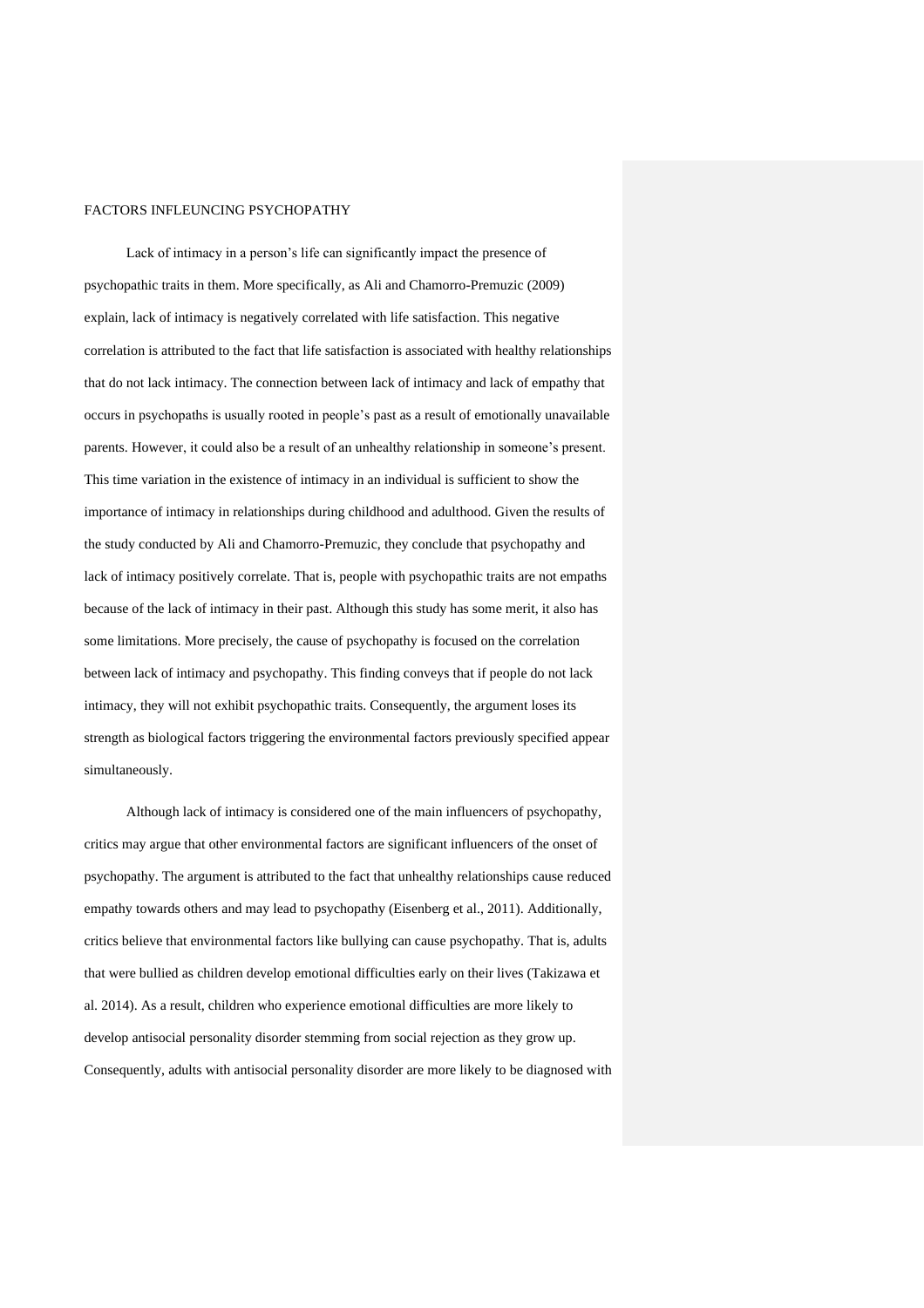psychopathy as they exhibit similar characteristics. Therefore, bullying victims during childhood are more prone to psychopathy during adolescence.

In addition to the direct correlation of the antisocial personality disorder and bullying, there is a different correlation discovered by Finnish researchers. A study conducted by Finnish researchers examined Finnish male criminal records. The records found a connection between bullying and criminality, which leads to psychopathy. The results found a proportional relationship between bullying and crime (Dewar, 2020). Since crime is considered one of the indicators of psychopaths, this study gave critics the upper hand in the argument. Thus, psychopathy is caused by environmental factors. While this argument appears to be accurate, it still has some limitations. One of the limitations of the Finnish study is that it fell short in mentioning that the study was taken while fixing the genetics variable. All the candidates of this study could have had the genetic factors triggered by those specific environmental factors. Therefore, there is not enough evidence to conclude that psychopathy mainly results from environmental factors.

## **Psychopathy Results From Biological Factors**

Opponents also argue that the core of psychopathy is due mainly to genetic factors. According to Anderson and Kiehl (2014), psychopathy is following a natural progression with considerable biological influences that negatively impact extensive functional systems, specifically in the paralimbic brain structures. Anderson and Kiehl further argue that people with psychopathy will have difficulty developing stimulus-punishment connections. As a result, people with psychopathy lack the idea of participating in adaptive actions, which, in turn, conflicts with primary motives. Nevertheless, psychopathy's environmental risk factors cannot be negligible. As such, environmental risk factors have significant power and influence on the onset of psychopathy. However, a study conducted by Hicks et al. (2013) performed various tests on a sample with fixed genetic factors and variable environmental factors. The study demonstrated multiple environmental factors that stood out because of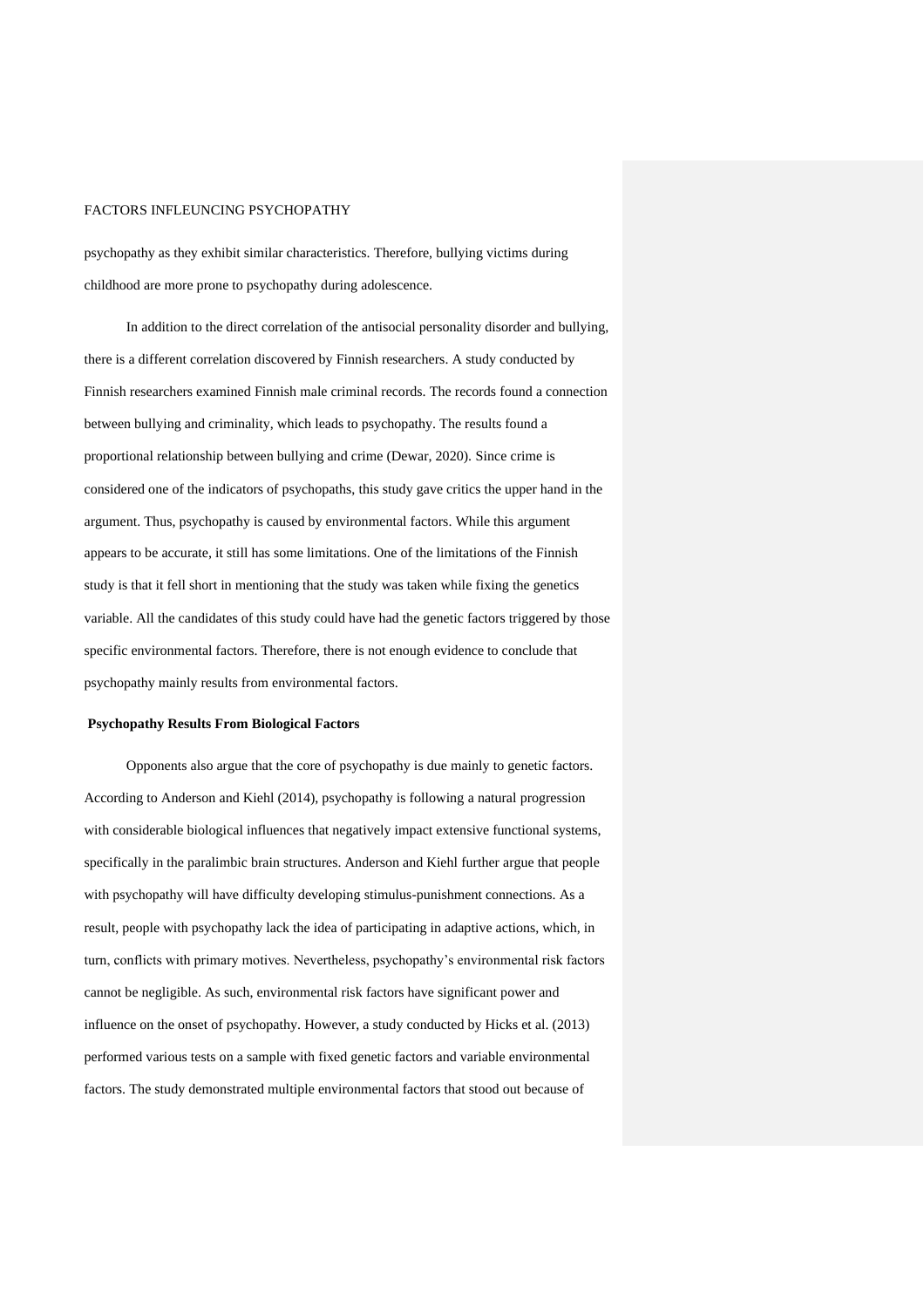their great extent of importance. For example, as Hicks et al. argues, ineffective parenting and predicaments within the family and misbehavior from the child could result in conduct disorder. Therefore, conduct conflicts can lead to societal rejection, increasing people's likelihood of getting involved in drug use and offenses. Thus, the authors conclude that as environmental risk factors accumulate, it increases a person's susceptibility to psychopathy in the long run.

Another consideration of the cause of psychopathy is strictly genetic factors, as opponents may argue. More specifically, Blair (2015) suggests that an understanding of psychopathy can be derived from both structural and functional magnetic resonance imaging research. Blair explains how sMRI (structural magnetic resonance imaging) studies show an abnormal volume in regions of the brain directly affecting the onset of psychopathy. For example, there exists reduced amygdala volume in adults, reduced temporal lobes, and reduced orbitofrontal cortex (area of the prefrontal cortex just above the orbits of the brain) in people with psychopathy or psychopathic tendencies. This finding concludes that from a neurobiological perspective, the affected regions of the brain show great significance to the onset of psychopathy. Despite this conclusion, Frazier et al. (2019) addresses the concern that psychopathy research has generally neglected developmental data revealing substantial environmental impacts on genetic and behavioral components, leading to a significant number of critiques. In their study, Frazier et al. had two main objectives, collecting data about studies on neurobiological and genetic factors influencing psychopathy and evaluating findings on the research conducted. In addition, the authors think that environmental factors shape psychopathic tendencies existing as a result of genetic and neurobiological abnormalities. Consequently, the study stresses the importance of environmental factors to activate the genetic and neurobiological factors.

## **Conclusion**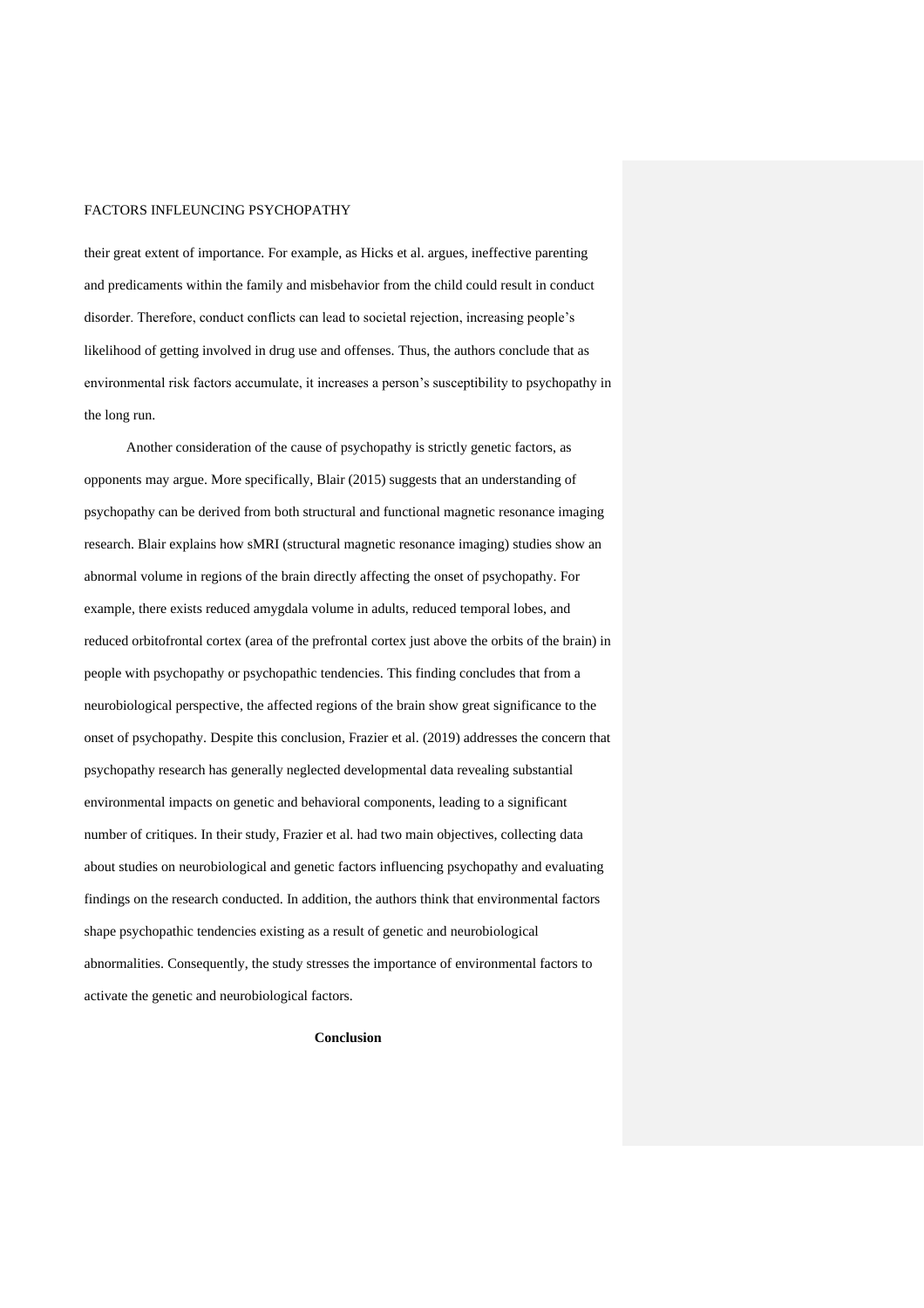In this paper, I argued that psychopathy results from a combination of both environmental and biological factors. A study explained how certain biological traits are the primary biomarkers of behavioral disorders that lead to psychopathic tendencies. This revelation is established by behavioral geneticists that reinforce the concept of psychopathic personality traits emerging from a combination of environmental and biological factors. Furthermore, twin studies reveal that children's genetic makeup and composition vary when subjected to different environmental aspects, determining if a child develops psychopathic tendencies. The twin studies and behavioral geneticists' primary objective is to address the nature vs. nurture debate about the causes of psychopathy.

The primary triggers of psychopathy have been identified as environmental factors. For example, environmental factors like lack of intimacy are argued to be underlying causes of psychopathy. However, this conclusion about the effect of lack of intimacy conveys that people in healthy intimate relationships will not exhibit psychopathic tendencies as they do not lack intimacy. Thus, lack of intimacy cannot be a leading factor in the influence of the onset of psychopathy. In addition, opponents argue that specific brain structures can contribute to the susceptibility of psychopathy. Consequently, this argument favors biological factors as being the cause of psychopathy. Specific brain structures' contribution to psychopathy's onset is reinforced by neuroimaging researchers in favor of primarily biological factors influencing psychopathy. Nevertheless, researchers disregard the importance of environmental factors as some biological factors are inactive unless triggered by environmental factors. Therefore, various tests have been conducted to explain the importance of environmental and biological factors working hand in hand to affect the development of psychopathic tendencies.

Although the nature vs. nurture debate is infamous, the root cause of psychopathy has not been discovered. Though 93% of adult male psychopaths in the United States are convicted criminals, a decrease in the degree of criminality from psychopathic tendencies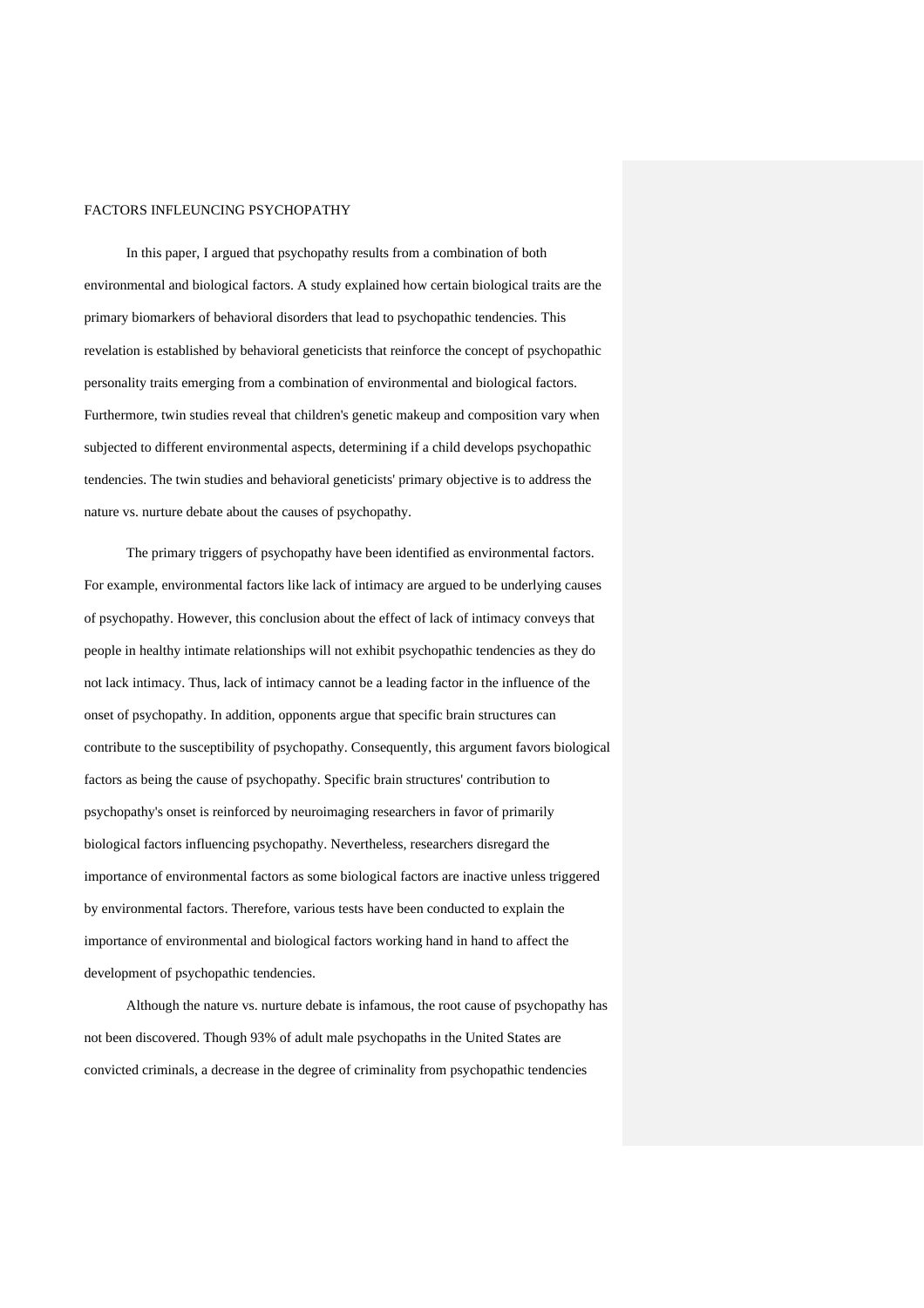have not been observed. This inobservance to the decrease of criminality can be attributed to the lack of evidence surrounding how to identify psychopathic traits from early childhood, thus making it necessary to conduct additional research on this topic. Consequently, understanding the underlying cause of psychopathy is crucial as it will give authorities and specialists in the field advantage in targeting those susceptible to psychopathic tendencies. The help from authorities and specialties could not be achieved unless children are observed by their parents to examine the psychopathic traits present in an individual early on. Thus, vigilant observation from parents and authorities, which can start to identify different traits of psychopathy, can potentially lead to a decrease in the degree of criminality. Aside from the advantage gained by parents, public awareness will be generated as government financial support must be provided. As a result, this action could assist the less fortunate who may be later diagnosed with psychopathy. Evidently, understanding the underlying causes of psychopathy will indirectly better people's lives by decreasing criminality rates and increasing safety in neighborhoods.

### **References**

Ali, F. & Chamorro-Premuzic, T. (2010). The dark side of love and life satisfaction: Associations with intimate relationships, psychopathy, and Machiavellianism. *Personality and Individual Differences, 48,* 228-233. [https://doi.org/10.1016/j.paid.2009.10.016.](https://doi.org/10.1016/j.paid.2009.10.016)

- Anderson, N. E. & Kiehl, K. A. (2015). Psychopathy & aggression: When paralimbic dysfunction leads to violence. *Current Topics in Behavioral Neurosciences, 17,* 369- 393. [https://doi.org/ 10.1007/78542013257](https://doi.org/%2010.1007/78542013257)
- Anderson, N. E. & Kiehl, K. A. (2015). Psychopathy: Developmental perspectives and their implications for treatment. *Restorative Neurology and Neuroscience, 32*, 103-117. <https://doi.org/10.3233/RNN-139001>

**Commented [PMM7]:** [https://www.asrarjournal.com/su](https://www.asrarjournal.com/submit) [bmit](https://www.asrarjournal.com/submit)

submit the paper there by 5pm Monday, May 30th

Rahaf ... you've been amazing  $\heartsuit$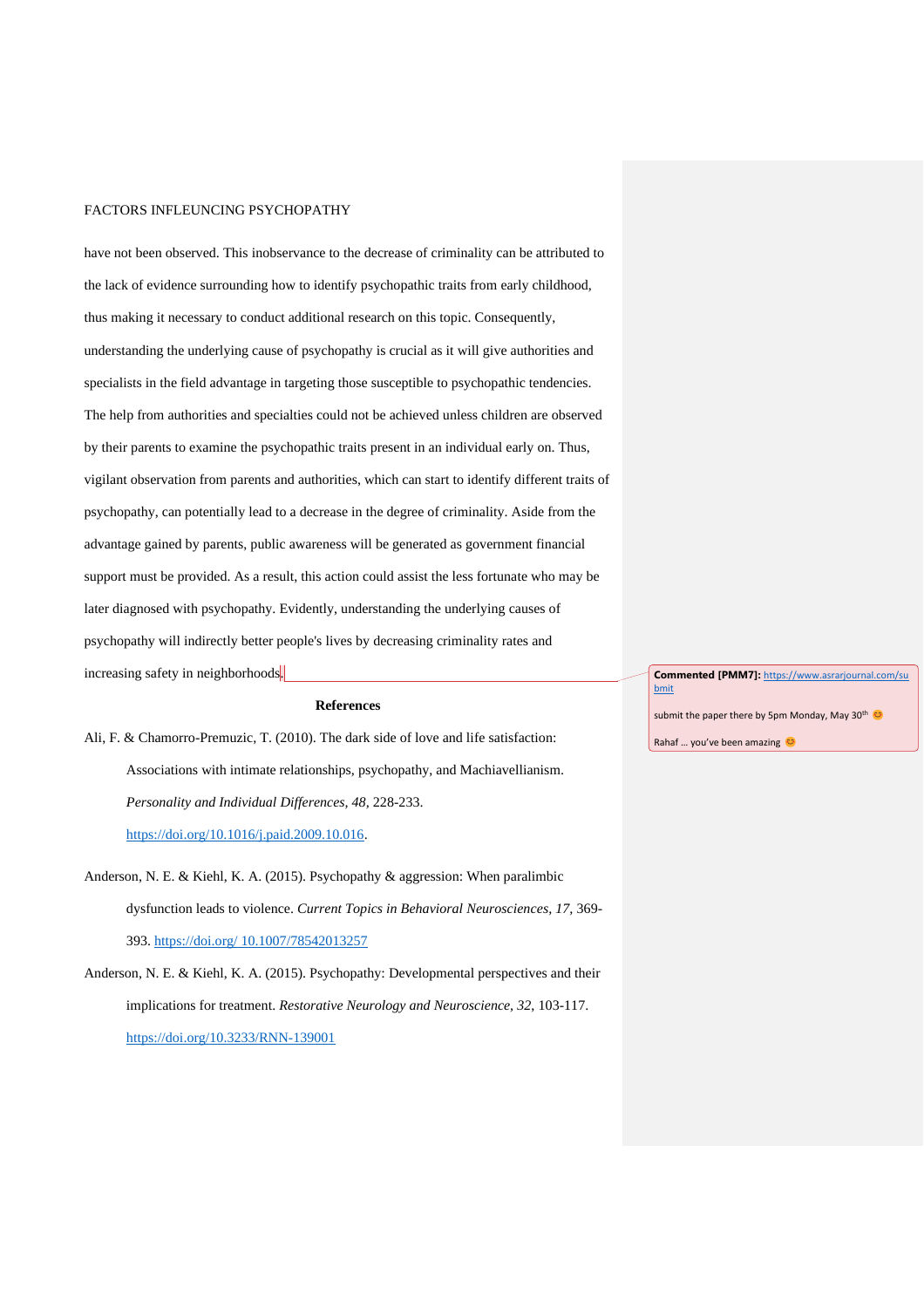- Backman, H., Laajasalo, T., Jokela, M., Asonen, E. T. (2021). Parental warmth and hostility and the development of psychopathic behaviors: A longitudinal study of young offenders*. Journal of Child and Family Studies, 30,* 955–965. <https://doi.org/10.1007/s10826-021-01921-7>
- Barrett, L. F., Bliss-Moreau, E., Duncan, S. L., Rauch, S. L., & Wright, C. I. (2007). The amygdala and the experience of affect. *Social Cognitive and Affective Neuroscience*, *2*, 73–83.<https://doi.org/10.1093/scan/nsl042>
- Blair, R. J. J. (2013). The neurobiology of psychopathic traits in youths. *Nature Reviews Neuroscience, 14,* 786-799.<https://doi.org/10.1038/nrn3577>
- Blonigen, D. M., Hicks, B. M., Krueger, R. F., Patrick, C. J., & Iacono, W. G. (2005). Psychopathic personality traits: Heritability and genetic overlap with internalizing and externalizing psychopathology. *Psychological Medicine, 35,* 637-648. [https://doi.org/10.1017/s 0033291704004180](https://doi.org/10.1017/s%200033291704004180)
- Decety, J. & Moriguchi, Y. (2007). The empathic brain and its dysfunction in psychiatric populations: Implications for intervention across different clinical conditions. *Biopsychosocial Medicine, 1,* 1-21. [https://www.ncbi.nlm.nih.gov/pmc/articles/PMC](https://www.ncbi.nlm.nih.gov/pmc/articles/PMC%202206036/)  [2206036/](https://www.ncbi.nlm.nih.gov/pmc/articles/PMC%202206036/)
- Dewar, G. (2020). Bullying in children: The road to psychopathology? *Parenting Science.* https://parent ingscience.com/bullying-in-children/
- di Giacomo, E., Santorelli, M., Pessina, R., Rucco, D., Placenti, V., Aliberti, F., Colmegna, F., & Clerici, M. (2021). Child abuse and psychopathy: Interplay, gender differences and biological correlates. *World Journal of Psychiatry*, *11*, 1167–1176 [https://doi.org/10.5498/wjp .v11.i12.1167](https://doi.org/10.5498/wjp%20.v11.i12.1167)
- Eisenber, N., Eggum, N. D., & Giunta, L. D. (2011). Empathy-related responding: Associations with prosocial behavior, aggression, and intergroup relations. *Social*

**Formatted:** Spanish (Spain)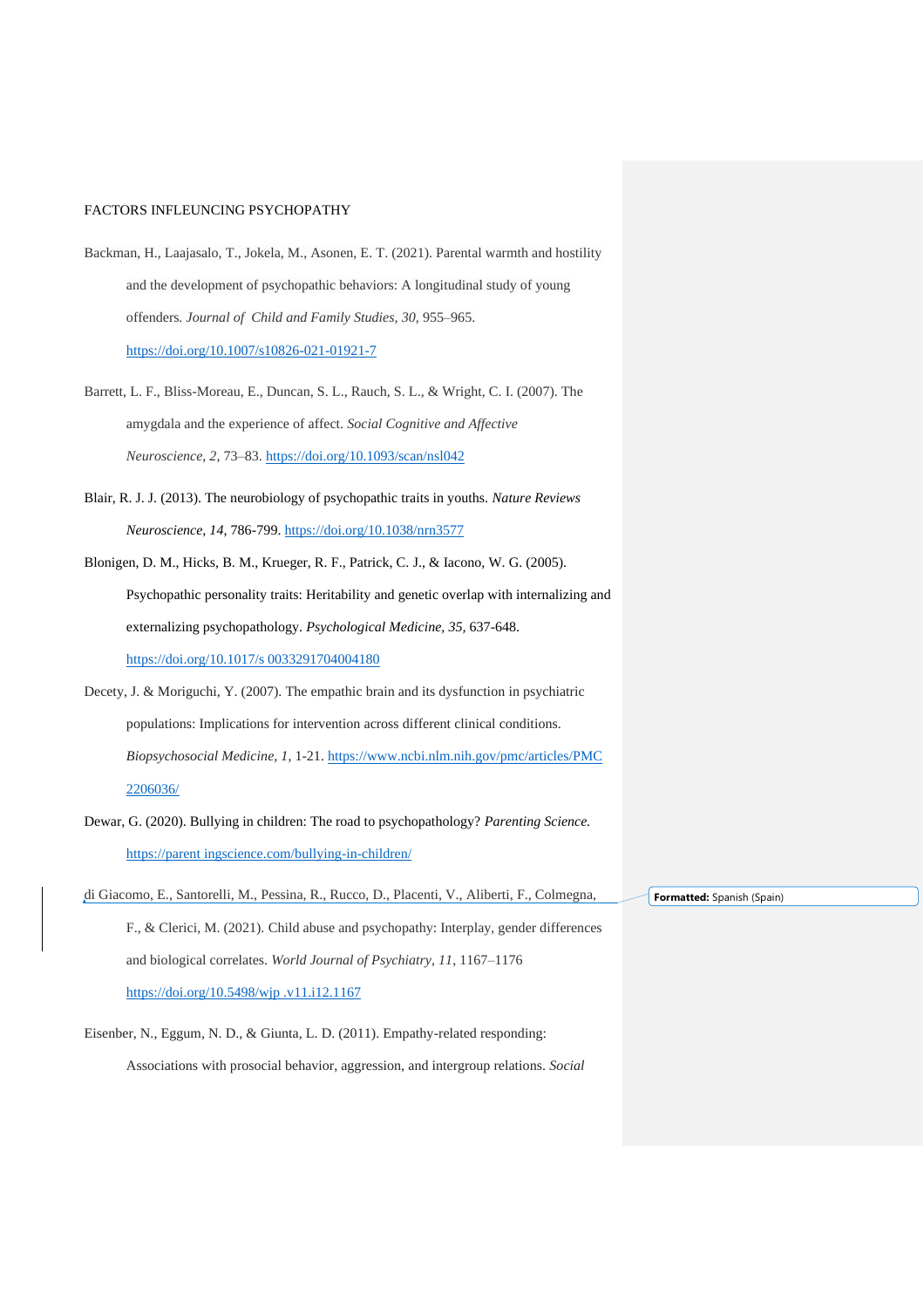*Issues and Policy Review, 4,* 143-180.

<https://www.ncbi.nlm.nih.gov/pmc/articles/PMC3017348/>

- Frazier, A., Ferreira, P. A., & Gonzales, J. E. (2019). Born this way? A review of neurobiological and environmental evidence for the etiology of psychopathy. *Personality Neuroscience*, *2*, e8.<https://doi.org/10.1017/pen.2019.7>
- Glenn, A. L. (2009). Neuroendocrine markers of psychopathy. In M. Ritsner (Ed.), *The handbook of neuropsychiatric biomarkers, endophenotypes, and genes* (pp. 59-70). Springer, Dordrecht. [https://link.springer.com/chapter/10.1007/978-1-4020-9838-3\\_5](https://link.springer.com/chapter/10.1007/978-1-4020-9838-3_5)
- Hicks, B. M., Carlson, M. D., Blonigen, D. M., Patrick, C. J., Iacono, W. G., & MGue, M. (2012). Psychopathic personality traits and environmental contexts: Differential correlates, gender differences, and genetic mediation*. Personality Disorders, 3,* 209- 227. [https://doi.org/1 0.1037/a0025084](https://doi.org/1%20%200.1037/a0025084)
- Hunter P. (2010). The psycho gene. *EMBO reports*, *11*, 667–669. [https://doi.org/10.1038/embor.2010. 122](https://doi.org/10.1038/embor.2010.%20122)
- Moon, D. (2021). Psychopath genes: Born not made? *Genetic Lifehacks.* https://www.genetic lifehacks.com/psychopath-genes-born-not-made/
- Rosenblatt, A. & Rosenblatt, J. A., (2000). Perpetrators of physical violence and abuse. In A. S. Bellack & M. Hersen (Ed.), *Comprehensive clinical psychology* (1st ed., pp. 421- 436). Pergamon Press.

[https://www.sciencedirect.com/science/article/pii/B0080427073001 474](https://www.sciencedirect.com/science/article/pii/B0080427073001%20474)

- Schultz D. H., Balderston N. L., Baskin-Sommers A. R., Larson C. L., Helmstetter F. J. (2016). Psychopaths show enhanced amygdala activation during fear conditioning. *Frontiers in Psychology*, 7.<https://doi.org/10.3389/fpsyg.2016.00348>
- Shafir, H. (2022). 20 signs of a psychopath: Traits & characteristics. *Choosing Therapy*. https://www. choosingtherapy.com/signs-of-a-psychopath/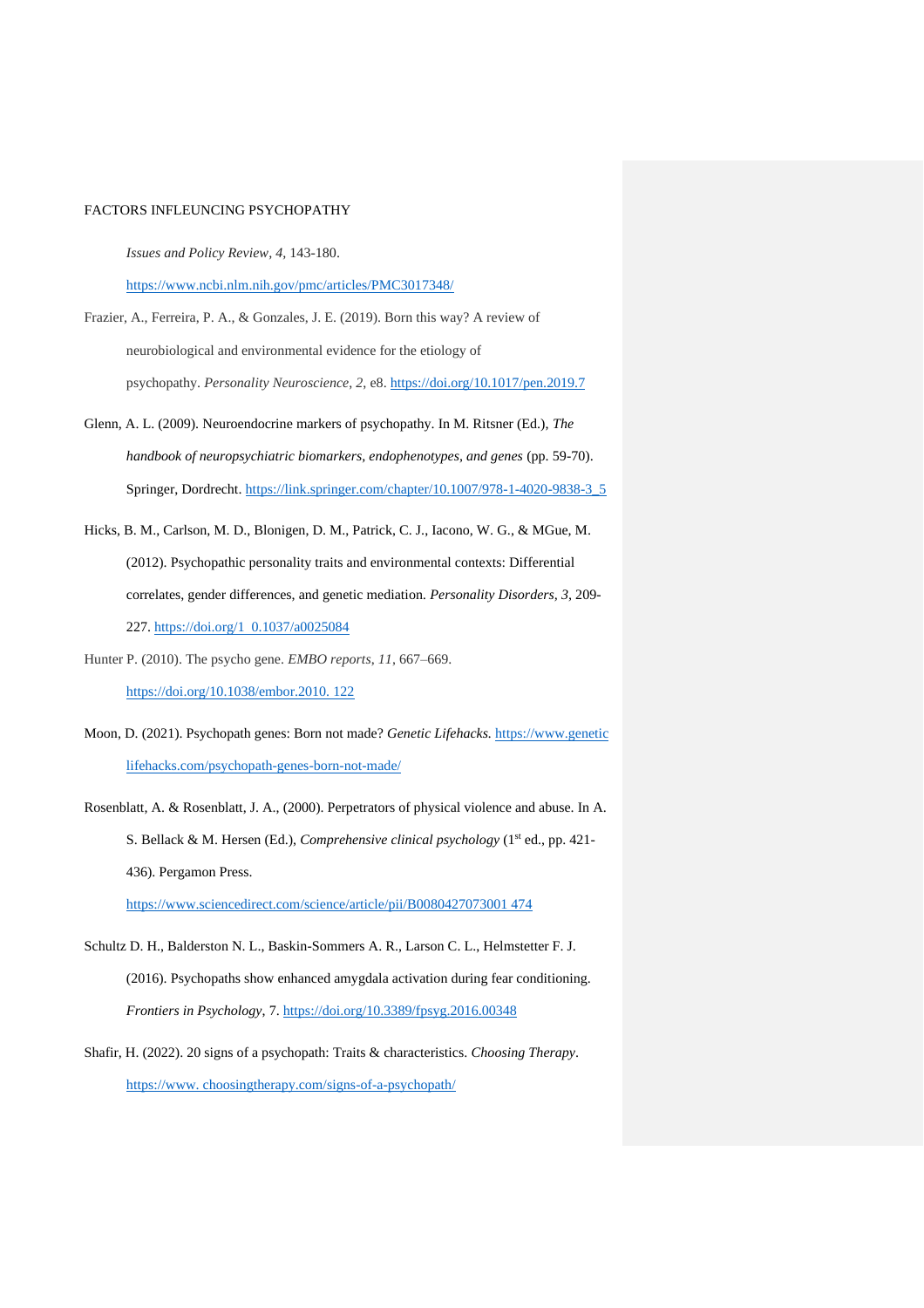Wang, P., Baker, L. A., Gao, Y., Raine, A., & Lozano, D. I. (2012). Psychopathic traits and physiological responses to aversive stimuli in children aged 9-11 years. *Journal of Abnormal Child Psychology*, *40*, 759–769.<https://doi.org/10.1007/s10802-011-96063>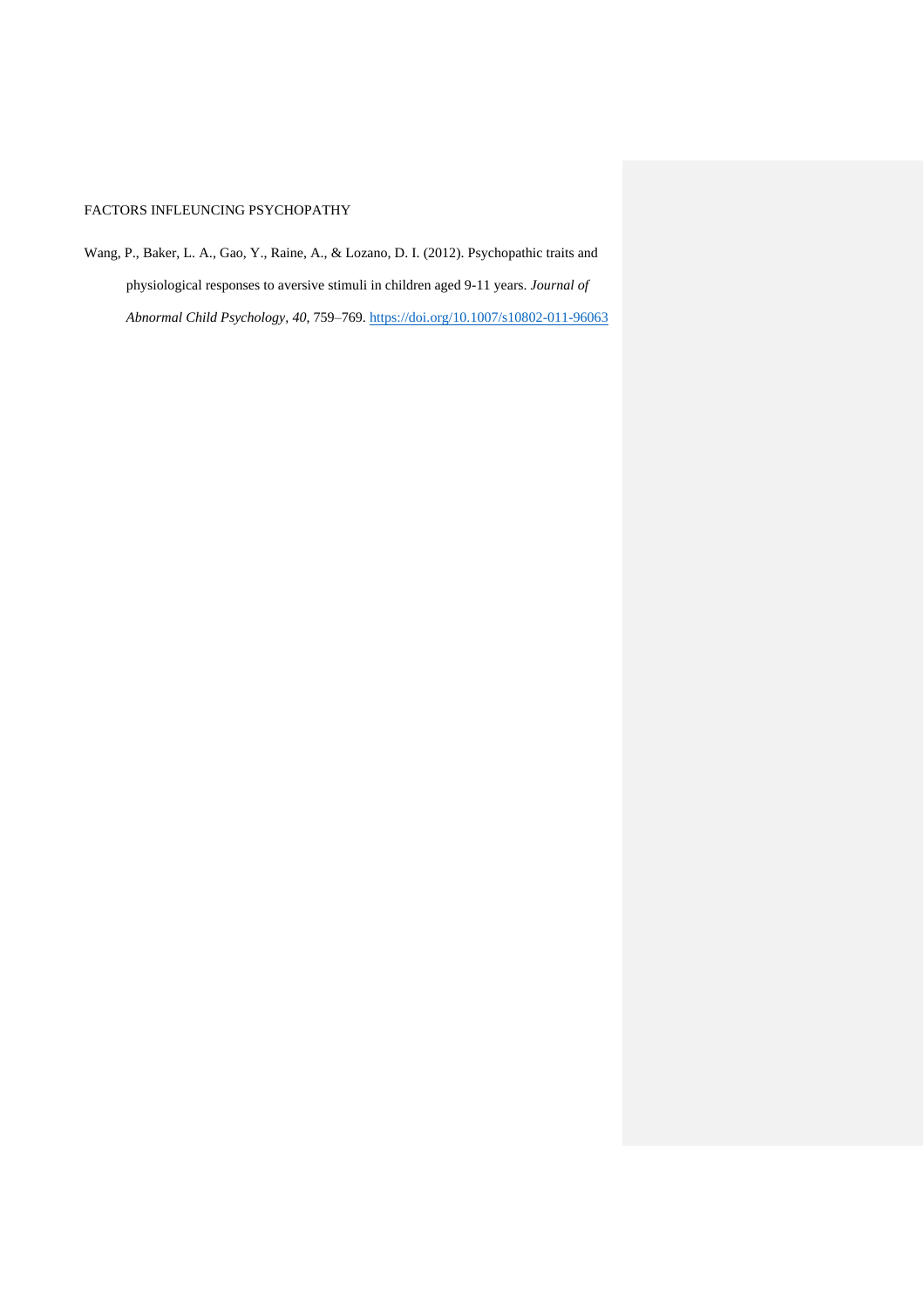The Final Draft will be evaluated based on the rubric below as well as all materials, instructions, and feedback provided by the instructor. Note that evaluations assume good punctuation, word choice, grammar, presentation, and strength of arguments. Evaluations also assume an appropriate quality of writing, length of response, and that language issues discussed in class have been followed appropriately. Points will be deducted if these assumptions are not met. Points will also be deducted if the template has not been completely and appropriately filled out, or if any item from the template is missing. A further points' deduction will occur if an incorrectly named file is submitted.

#### **Rubric for Evaluating the Final Research Paper**

## **Final Research Paper**

The final research paper is 10-12 pages (3200 – 3850 words, excluding reference list, abstract, and title page) and incorporates feedback from the drafting process.

| <b>Elements</b> |                                                                      | <b>Points</b> |
|-----------------|----------------------------------------------------------------------|---------------|
| <b>Content</b>  |                                                                      |               |
|                 | <b>Title Page</b>                                                    |               |
|                 |                                                                      |               |
|                 | <b>Abstract and Key Words</b>                                        | /5            |
|                 | Effectively summarizes research paper (between 130 and 150<br>words) |               |
|                 | Lists 3-5 relevant key words                                         |               |
|                 |                                                                      |               |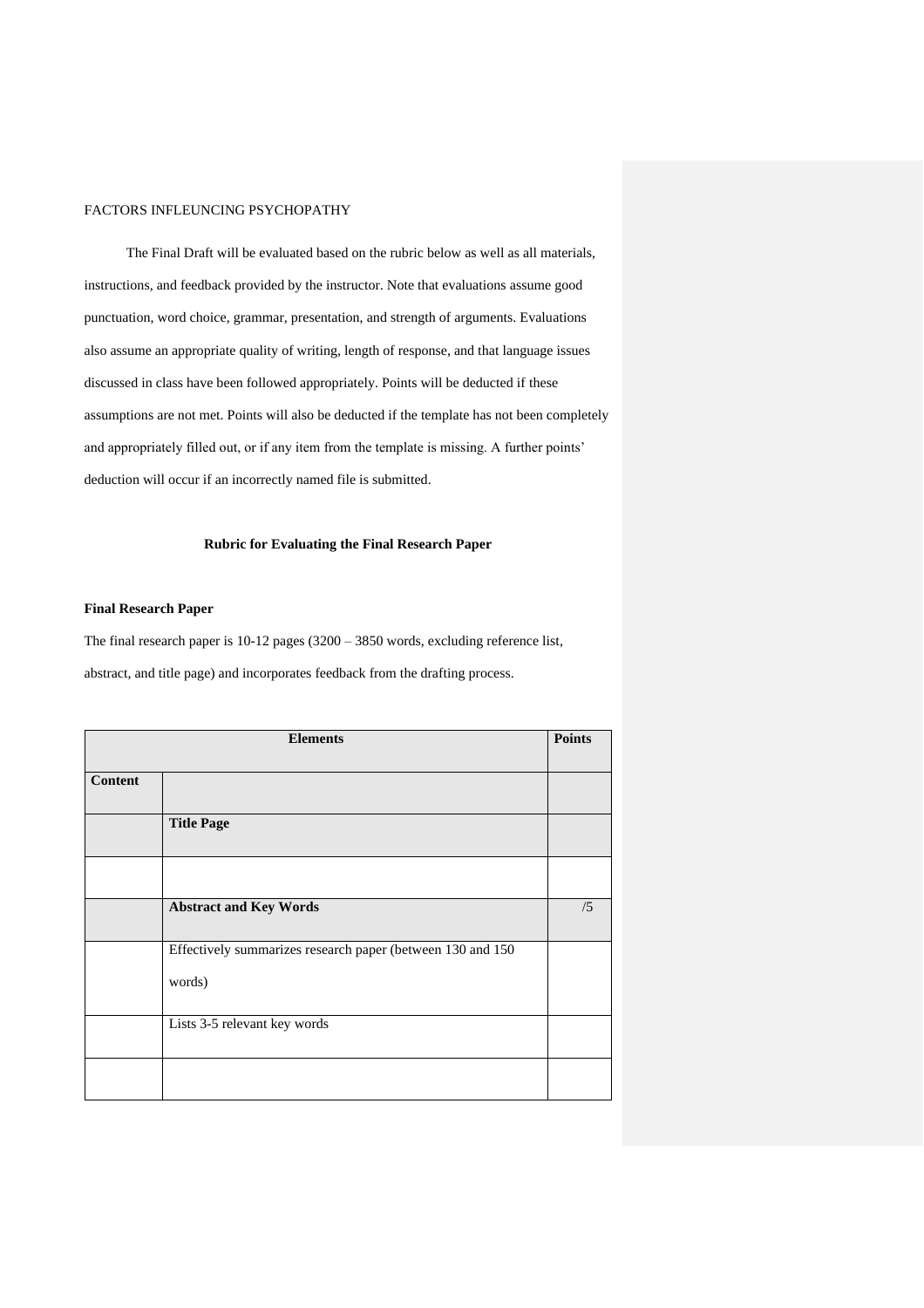|                   | Introduction (~1 page)                                            | /5  |
|-------------------|-------------------------------------------------------------------|-----|
|                   | Provides appropriate and compelling entry to the topic            |     |
|                   | Clearly articulates the research question(s) and/or thesis        |     |
|                   |                                                                   |     |
|                   | Body $(-9-11$ pages)                                              | /50 |
|                   | Presents a well-structured, logically-argued, and cohesive        |     |
|                   | discussion                                                        |     |
|                   | Includes headings that reflect the paper organization             |     |
|                   | Supports all points/arguments with credible and relevant evidence |     |
|                   | and cites definitions of key terms/ideas as applicable            |     |
|                   | Synthesizes multiple sources                                      |     |
|                   | Shows originality, critical thinking, and in-depth, nuanced       |     |
|                   | analysis                                                          |     |
|                   |                                                                   |     |
|                   | Conclusion (~up to 1 page)                                        | /8  |
|                   | Restates main points and addresses the research question/thesis   |     |
|                   | Comes to logical conclusion from evidence                         |     |
|                   | Makes final comment(s)                                            |     |
|                   |                                                                   |     |
| <b>References</b> |                                                                   | /7  |
|                   | Uses correctly formatted APA in-text citations                    |     |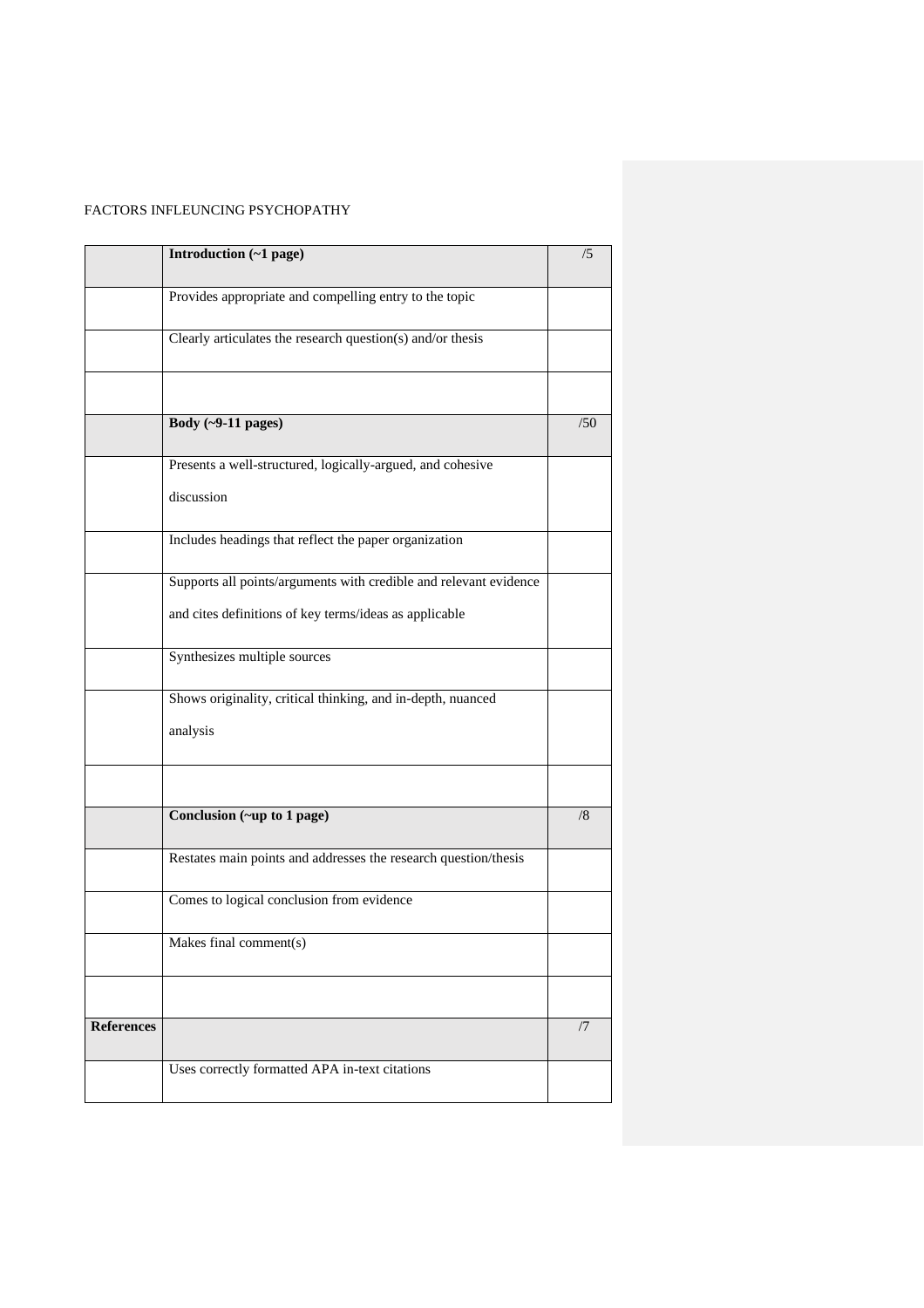|                   | Includes correctly formatted APA references                                 |     |
|-------------------|-----------------------------------------------------------------------------|-----|
|                   | Contains all and only the cited texts                                       |     |
|                   |                                                                             |     |
| <b>Style</b>      | Entire paper                                                                | /10 |
|                   | Is polished in tone and style appropriate for an academic audience          |     |
|                   | Uses clear and sophisticated language and variety in sentence<br>structure  |     |
| <b>Mechanics</b>  | Entire paper                                                                | /5  |
|                   |                                                                             |     |
|                   | Is accurate in terms of grammar, spelling, punctuation,                     |     |
|                   | capitalization, word choice, and transitionals                              |     |
|                   |                                                                             |     |
| Format/<br>Layout | Entire paper                                                                | /5  |
|                   | Follows APA page layout (title page, running head, headings,<br>font, etc.) |     |
|                   |                                                                             |     |
| <b>Revision</b>   |                                                                             | /5  |
|                   | Incorporates feedback from the Working Draft and any<br>consultations       |     |
|                   |                                                                             |     |